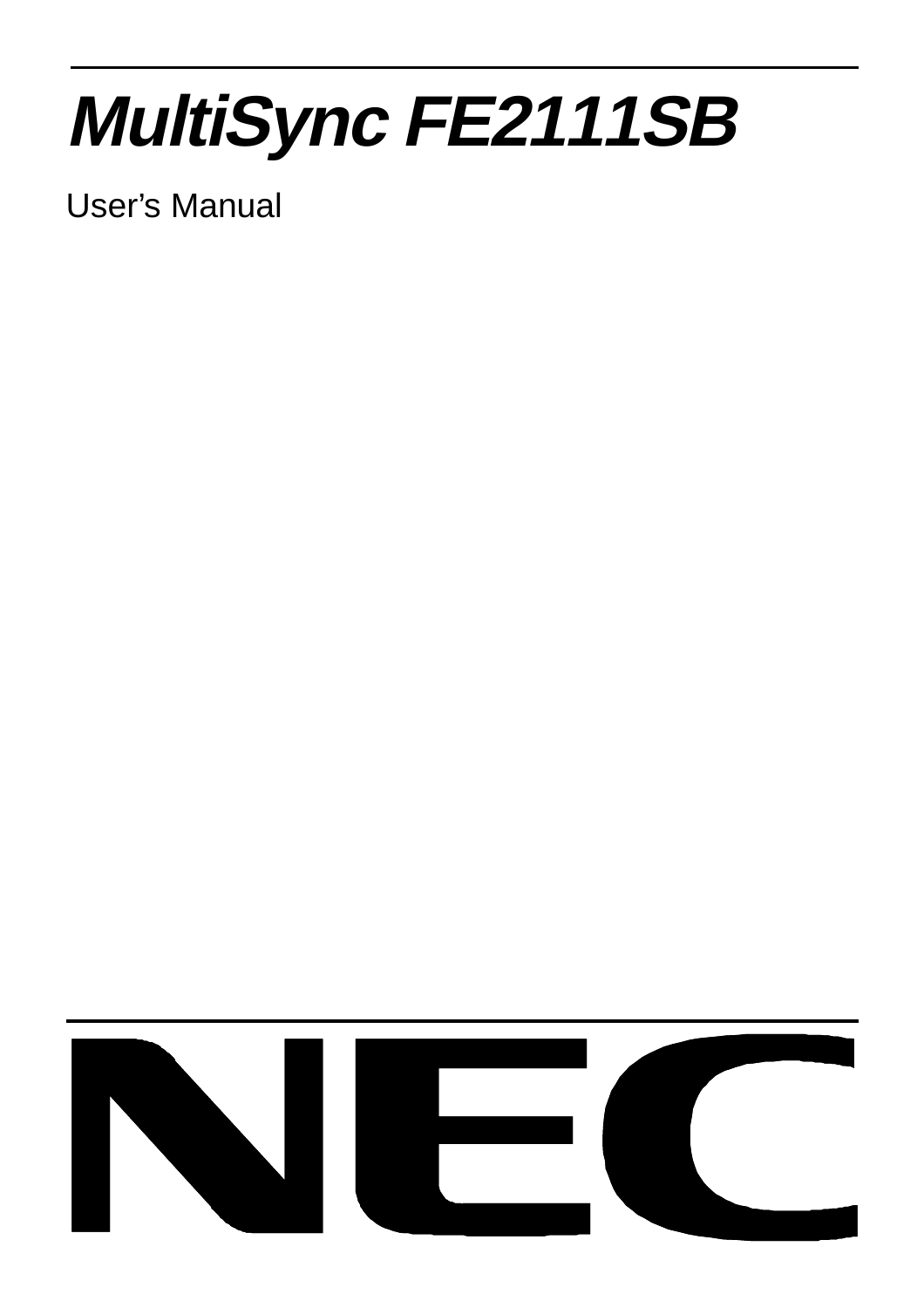| Declaration  English-1              |  |
|-------------------------------------|--|
| Safety Instruction  English-2       |  |
|                                     |  |
|                                     |  |
|                                     |  |
| Quick Start  English-4              |  |
|                                     |  |
| Recommended use  English-8          |  |
| Specifications  English-10          |  |
|                                     |  |
| Monitor Troubleshooting  English-12 |  |
|                                     |  |
|                                     |  |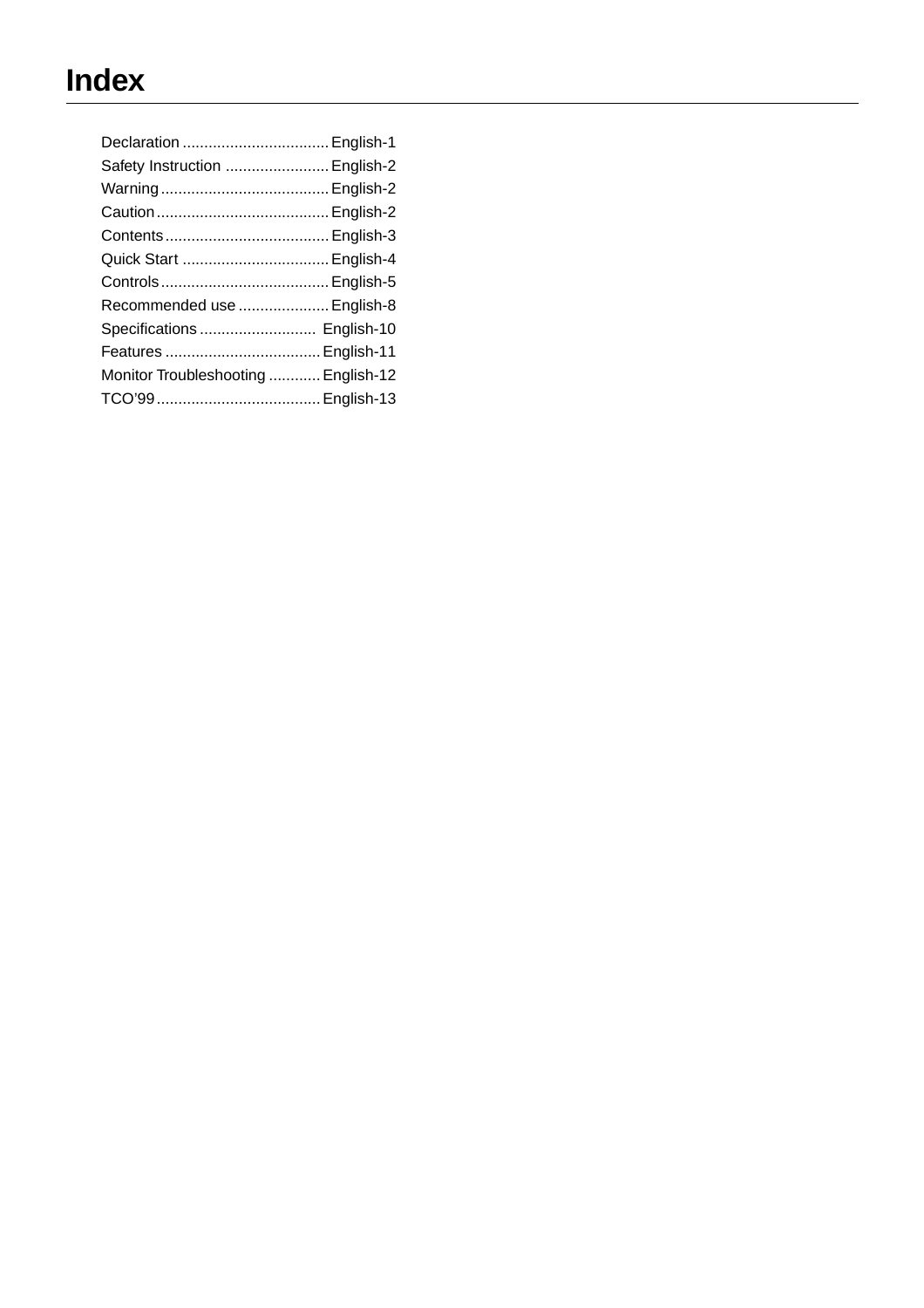### **Declaration of the Manufacturer** We hereby certify that the colour monitor MultiSync FE2111<sup>SB</sup> is in compliance with Council Directive 73/23/EEC: – EN 60950 Council Directive 89/336/EEC: – EN 55022 – EN 61000-3-2 – EN 61000-3-3 – EN 55024 and marked with  $\epsilon$

NEC-Mitsubishi Electric Visual Systems Corporation 4-13-23, Shibaura, Minato-Ku Tokyo 108-0023, JAPAN

**VCCI Statement**

この装置は、情報処理装置等電波障害自主規制協議会(VCCI)の基準 ます。

取扱説明書に従って正しい取り扱いをしてください。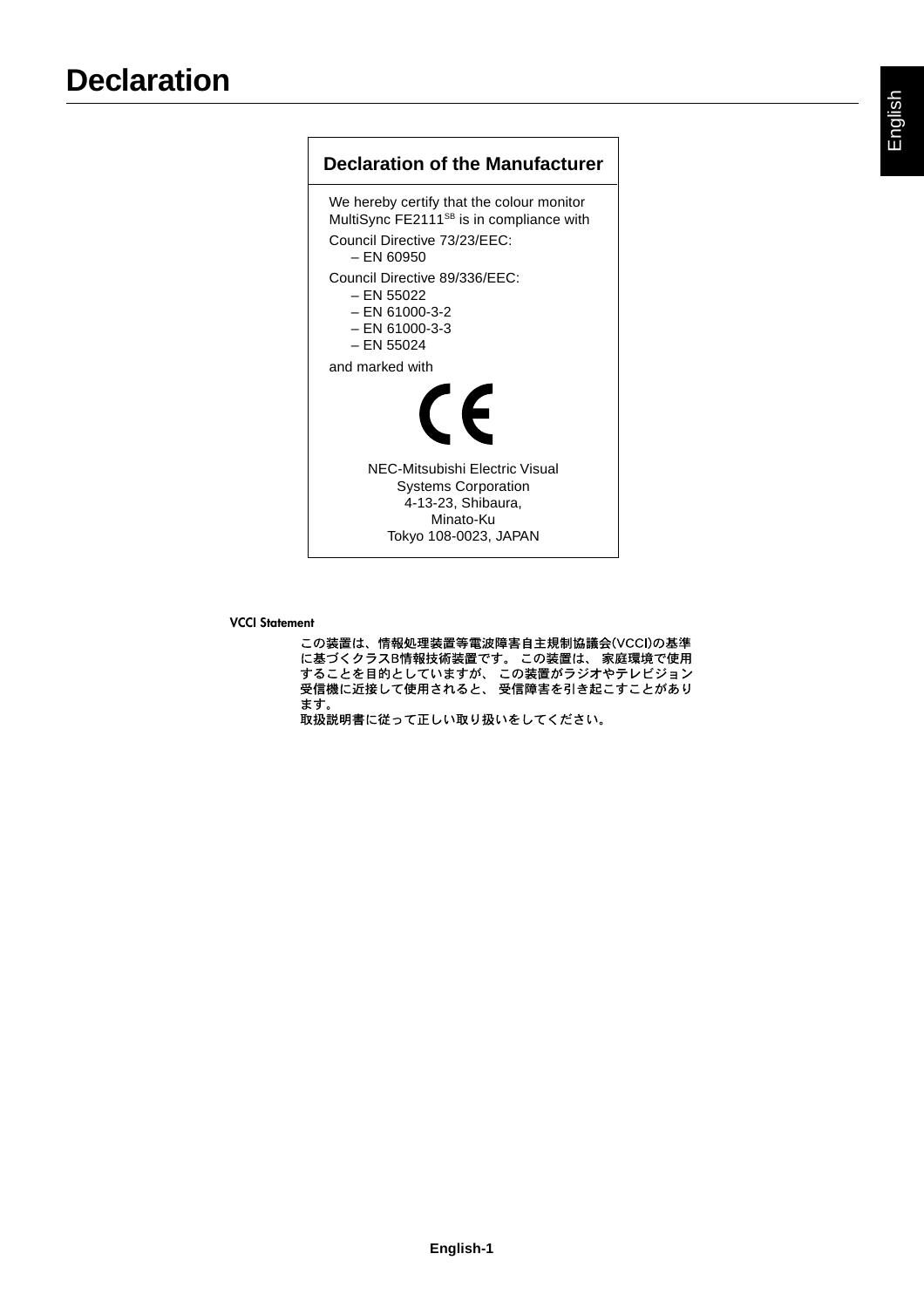### **WARNING**

TO PREVENT FIRE OR SHOCK HAZARDS, DO NOT EXPOSE THIS UNIT TO RAIN OR MOISTURE. ALSO, DO NOT USE THIS UNIT'S POLARIZED PLUG WITH AN EXTENSION CORD RECEPTACLE OR OTHER OUTLETS UNLESS THE PRONGS CAN BE FULLY INSERTED.

REFRAIN FROM OPENING THE CABINET AS THERE ARE HIGH VOLTAGE COMPONENTS INSIDE. REFER SERVICING TO QUALIFIED SERVICE PERSONNEL.

### **CAUTION**



'H

RISK OF ELECTRIC SHOCK • DO NOT OPEN

CAUTION: TO REDUCE THE RISK OF ELECTRIC SHOCK, DO NOT REMOVE COVER (OR BACK). NO USER SERVICEABLE PARTS INSIDE. REFER SERVICING TO QUALIFIED SERVICE PERSONNEL.



This symbol warns user that uninsulated voltage within the unit may have sufficient magnitude to cause electric shock. Therefore, it is dangerous to make any kind of contact with any part inside this unit.

Ţ

This symbol alerts the user that important literature concerning the operation and maintenance of this unit has been included. Therefore, it should be read carefully in order to avoid any problems.

#### **Canadian Department of Communications Compliance Statement**

DOC: This Class B digital apparatus meets all requirements of the Canadian Interference-Causing Equipment Regulations.

C-UL: Bears the C-UL Mark and is in compliance with Canadian Safety Regulations according to CSA C22.2 #950.

#### **FCC Information**

- 1. Use the attached specified cables with the MultiSync FE2111<sup>SB</sup> colour monitor so as not to interfere with radio and television reception.
	- (1) Please use the supplied power cable or equivalent to ensure FCC compliance.
	- (2) Shielded video type signal cable.
	- Use of other cables and adapters may cause interference with radio and television reception.
- 2. This equipment has been tested and found to comply with the limits for a Class B digital device, pursuant to part 15 of the FCC Rules. These limits are designed to provide reasonable protection against harmful interference in a residential installation. This equipment generates, uses, and can radiate radio frequency energy, and, if not installed and used in accordance with the instructions, may cause harmful interference to radio communications. However, there is no guarantee that interference will not occur in a particular installation. If this equipment does cause harmful interference to radio or television reception, which can be determined by turning the equipment off and on, the user is encouraged to try to correct the interference by one or more of the following measures:
	- Reorient or relocate the receiving antenna.
	- Increase the separation between the equipment and receiver.
	- Connect the equipment into an outlet on a circuit different from that to which the receiver is connected.
	- Consult your dealer or an experienced radio/TV technician for help.

If necessary, the user should contact the dealer or an experienced radio/television technician for additional suggestions. The user may find the following booklet, prepared by the Federal Communications Commission, helpful: "How to Identify and Resolve Radio-TV Interference Problems." This booklet is available from the U.S. Government Printing Office, Washington, D.C., 20402, Stock No. 004-000-00345-4.

No user serviceable parts inside. Do not attempt to modify this equipment. If modified, your authority to operate this equipment might be voided by FCC.

**ENERGY STAR®** is a U.S. registered trademark. All other brands and product names are trademarks or registered trademarks of their respective owners.

As an **ENERGY STAR** Partner, NEC-Mitsubishi Electric Visual Systems Corporation has determined that this product meets the **ENERGY STAR** guidelines for energy efficiency.

The **ENERGY STAR** emblem does not represent EPA endorsement of any product or service.

All other trademarks mentioned in this manual are the property of their respective owners.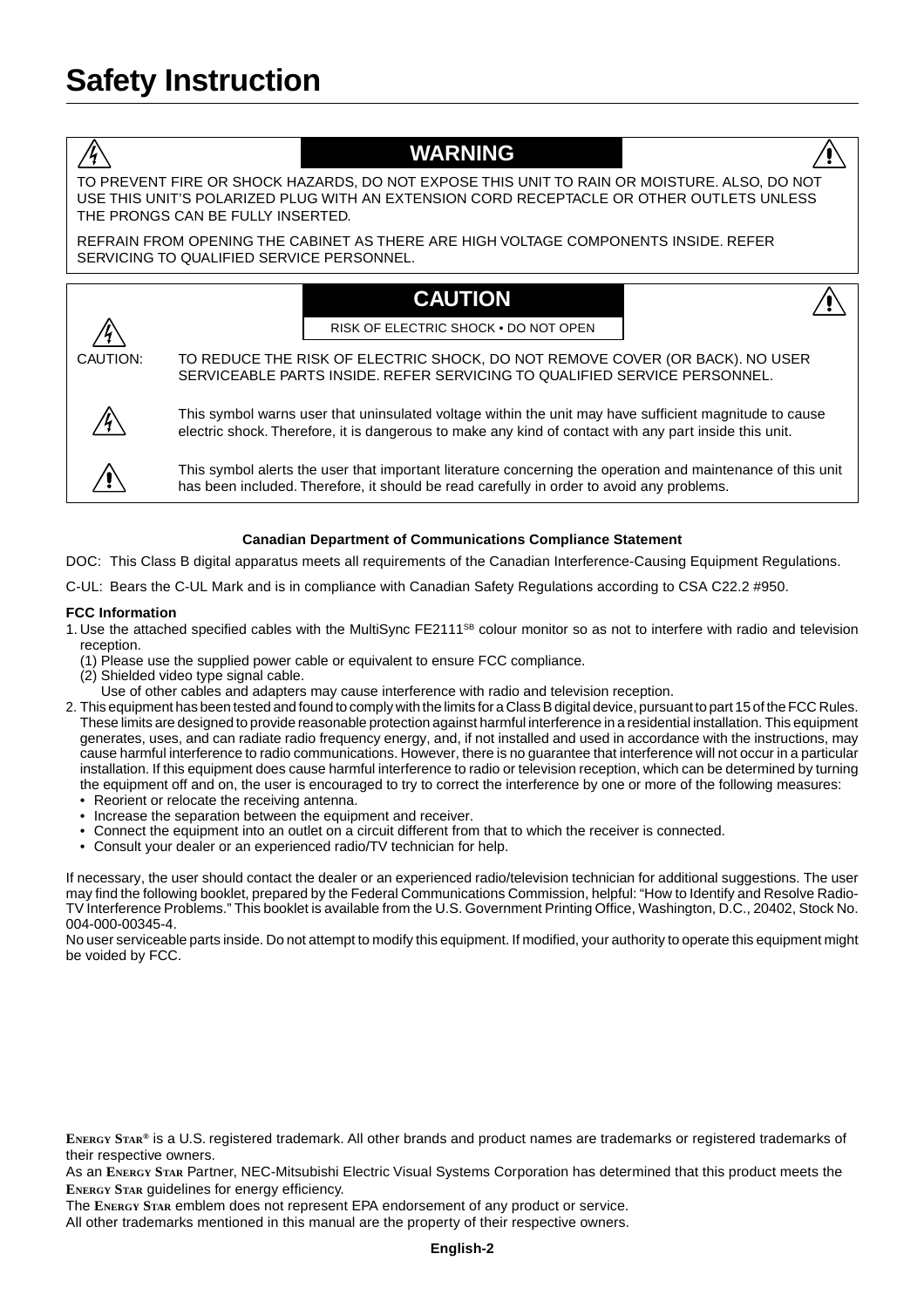# **Contents**

Your new MultiSync FE2111<sup>SB</sup> monitor box\* should contain the following:

- MultiSync FE2111<sup>SB</sup> Monitor with tilt/swivel base
- Power cord
- Video Signal Cable (VGA VGA)
- User's Manual
- Sales Office List
- CD-ROM:

Includes complete User's Manual in PDF format and Windows related files (INF file and colour profile). To see the complete User's Manual, Acrobat Reader 4.0 must be installed at your PC.



\* Remember to save your original box and packing material to transport or ship the monitor.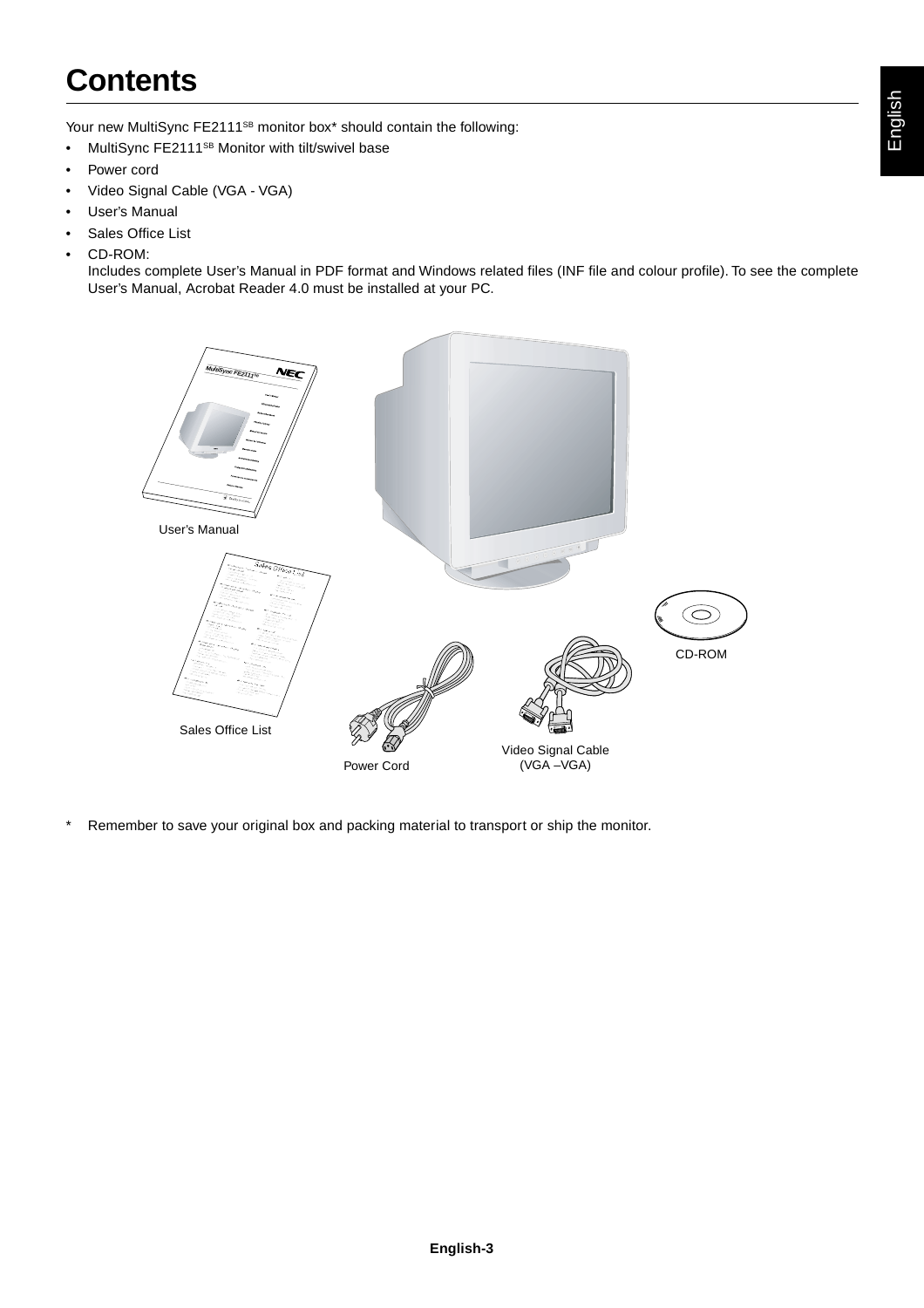## **Quick Start**

To attach the MultiSync FE2111<sup>SB</sup> monitor to your system, follow these instructions:

- 1. Turn off the power to your computer.
- 2. If necessary, install the display card into your system. For more information, refer to the display card manual.
- 3. **For the PC:** Connect one end of the signal cable to the connector of the display card in your system (**Figure A.1**). Tighten all screws.

**For the Mac:** Connect the MultiSync Macintosh cable adapter (not included) to the computer (**Figure B.1**). Attach one end of the signal cable to the Macintosh cable adapter (**Figure B.1**). **NOTE:** Some Macintosh systems do not require a Macintosh cable adapter.

- 4. Connect the other end of signal cable connector on the back of the monitor. **NOTE:** Incorrect cable connections may result in irregular operation, damage display quality/components of CRT monitor.
- 5. The Windows® 95/98/2000/Me/XP INF file for your MultiSync monitor can be found on the CD-ROM, delivered with the monitor.
- 6. Connect one end of the power cord to the AC inlet on the back of the monitor and the other end to the power outlet (**Figure C.1**).
- 7. Turn on the monitor (**Figure D.1**).
- 8. Turn on the Computer.

**NOTE:** If you have any problems, please refer to the **Troubleshooting** section of this User's Manual.







**Figure D.1**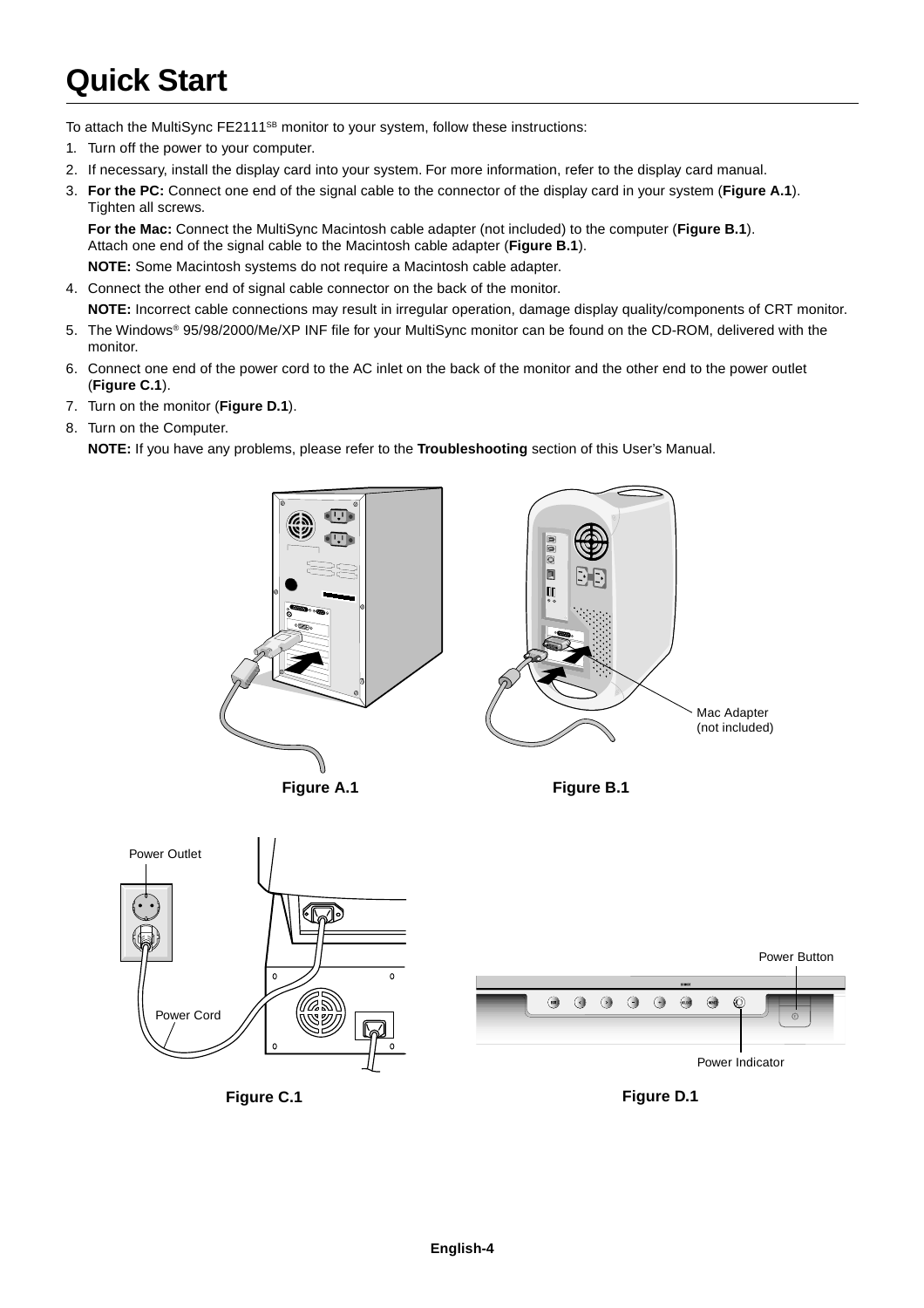# **Controls**

OSM (On-Screen Manager) control buttons on the front of the monitor function as follows:

|                                    | <b>Main Menu</b>    |                                                                                                                                                                                                                                                                                                                                                                                                                                                                                                                                                                                                                                                                                                     | Sub-Menu                                                                             |  |
|------------------------------------|---------------------|-----------------------------------------------------------------------------------------------------------------------------------------------------------------------------------------------------------------------------------------------------------------------------------------------------------------------------------------------------------------------------------------------------------------------------------------------------------------------------------------------------------------------------------------------------------------------------------------------------------------------------------------------------------------------------------------------------|--------------------------------------------------------------------------------------|--|
| <b>EXIT</b>                        | Exits the OSM menu. |                                                                                                                                                                                                                                                                                                                                                                                                                                                                                                                                                                                                                                                                                                     | Exits to the OSM controls main menu.                                                 |  |
|                                    | <b>NOTE:</b>        | turned off.                                                                                                                                                                                                                                                                                                                                                                                                                                                                                                                                                                                                                                                                                         | Deactivates the OSM menu and activates the OSM menu when the OSM is                  |  |
| CONTROL $\prec$ / $\triangleright$ |                     | Moves the highlighted area left/right to<br>select one of the sub-menu.                                                                                                                                                                                                                                                                                                                                                                                                                                                                                                                                                                                                                             | Moves the highlighted area left/right to<br>select one of the controls.              |  |
|                                    | <b>NOTE:</b>        | When the OSM menu is off, it acts as a Hot key for Brightness.                                                                                                                                                                                                                                                                                                                                                                                                                                                                                                                                                                                                                                      |                                                                                      |  |
| <b>CONTROL-/+</b>                  | Has no function.    |                                                                                                                                                                                                                                                                                                                                                                                                                                                                                                                                                                                                                                                                                                     | Moves the bar in the $-$ or $+$ direction to<br>decrease or increase the adjustment. |  |
|                                    | <b>NOTE:</b>        | Deactivates the OSM menu and to adjust Contrast with Hot key set "ON"                                                                                                                                                                                                                                                                                                                                                                                                                                                                                                                                                                                                                               |                                                                                      |  |
| <b>SELECT/</b><br><b>SB MODE</b>   | Enters sub-menu.    |                                                                                                                                                                                                                                                                                                                                                                                                                                                                                                                                                                                                                                                                                                     | Has no function.                                                                     |  |
|                                    |                     | When the OSM is off, it will act as the SuperBright (SB) function key. User can select between SB<br>MODE OFF, SB MODE1, and SB MODE2. The first time this key is pressed, the current SB Mode is<br>indicated. Within a 3 second window, if this key is selected again, the SB MODE will change to the<br>next SB MODE. For example, the current mode is SB MODE OFF, the key is pressed twice within a<br>3 second time frame, the SB MODE will change to SB MODE1 and so on. The colour temperature<br>at each SB Mode is adjusted by appropriate colour control except for the sRGB mode whose colour<br>setting cannot be adjusted. When the unit is turned off, it will reset to SB off mode. |                                                                                      |  |
|                                    |                     | <b>Super Bright Mode OFF:</b> for text based images (normal use)<br>Super Bright Mode-1 ON: for images<br>Super bright Mode-2 ON: for moving image such as DVD movies                                                                                                                                                                                                                                                                                                                                                                                                                                                                                                                               |                                                                                      |  |
| <b>RESET</b>                       | setting.            | Resets all the controls within the<br>highlighted menu to the factory                                                                                                                                                                                                                                                                                                                                                                                                                                                                                                                                                                                                                               | Resets the highlighted control to the<br>factory setting.                            |  |
|                                    | <b>NOTE:</b>        | allowing you to select the reset function.                                                                                                                                                                                                                                                                                                                                                                                                                                                                                                                                                                                                                                                          | When RESET is pressed in the main and sub-menu, a warning window will appear         |  |

#### $\bigcirc$ **Brightness/Contrast Controls**

**Brightness:** Adjusts the overall image and background screen brightness.

**Contrast:** Adjusts the image brightness in relation to the background.

**Degauss:** Eliminates the build-up of stray magnetic fields which alter the correct scan of the electron beams and affect the purity of the screen colours, focus, and convergence. When activated, your screen image will jump and waver a bit as the screen is demagnetised.

**NOTE:** Please allow a minimum of 20 minutes to elapse between uses of the Degauss function.

**Constant Brightness:** Sustains the brightness and screen colour levels consistently over the normal life of the monitor. The **Constant Brightness** function requires a 30 minute warm-up of the monitor before the feature is fully functional.

### **Size and Position Controls**

**AutoAdjust:** Automatically adjust the horizontal and vertical size and position settings for applicable timings.

**NOTE:** AutoAdjust is unavailable with no image signal or narrow size of image signal input.

**Left/Right:** Moves the image horizontally (left or right).

**Down/Up:** Moves the image vertically (up or down).

**Narrow/Wide:** Decreases or increases the horizontal size of the image.

**Short/Tall:** Decreases or increases the vertical size of the image.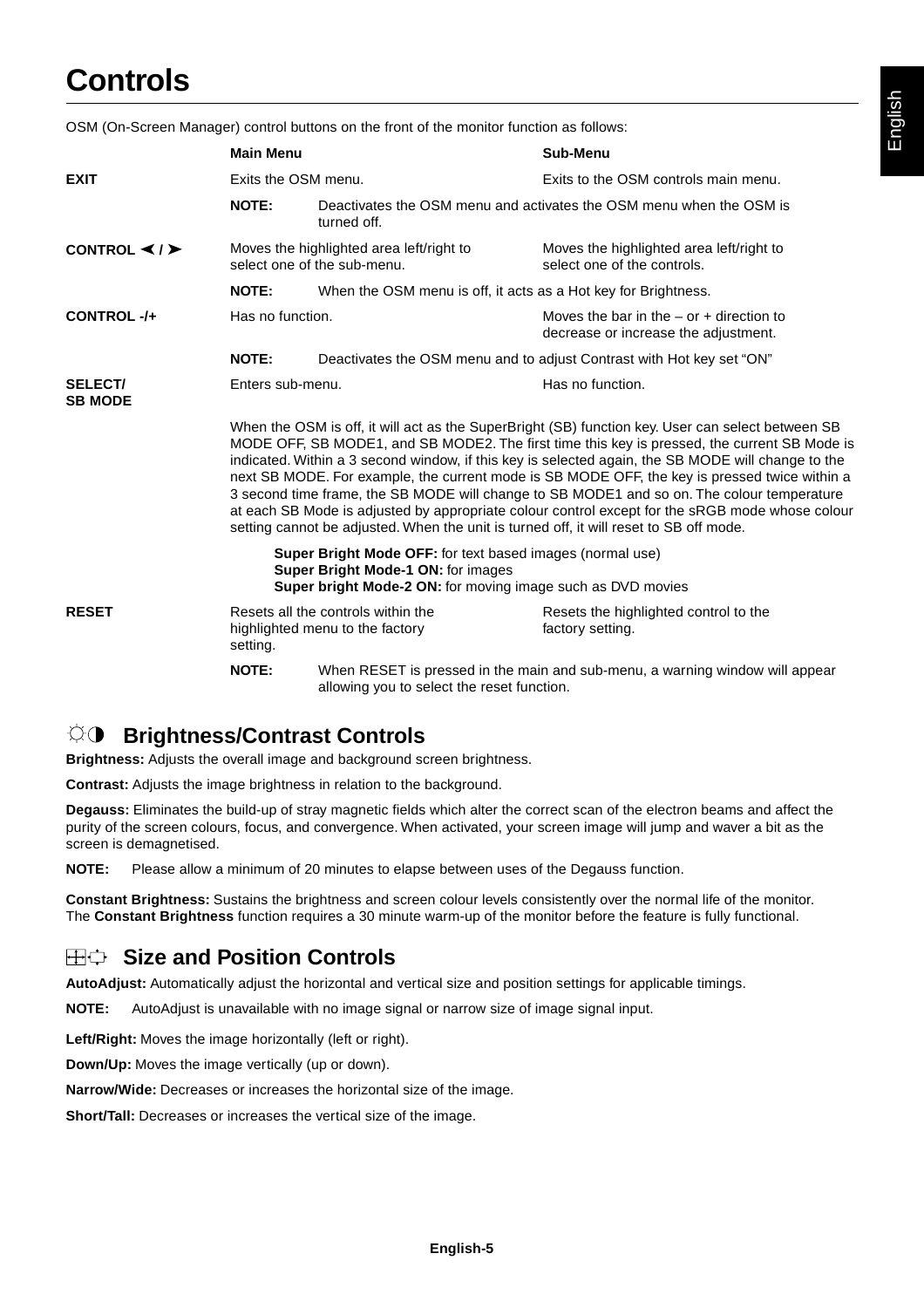#### (ROB) **Colour Control/Colour Control System**

Colour presets 1 through 5 selects the desired colour setting. The bar is replaced by the colour setting choice from 1, 2, 3, sRGB, 5. Each colour setting is adjusted at the factory to the stated Kelvin. If a setting is adjusted, the name of the setting will change from Kelvin to Custom.

**NOTE:** sRGB does not allow you to adjust each colour.

**Red, Green, Blue:** Colour Control System decreases or increases the monitor's red, green or blue colour guns depending upon which is selected. The change in colour will appear on screen and the direction (decrease or increase) will be shown by the bars.

**sRGB Mode:** sRGB mode provides the suitable colour managed picture image. You can not change Red, Green and Blue colours individually.

**NOTE:** In this mode Colour Control, Brightness and Contrast are not adjustable.

### **Geometry Controls**

#### **Geometry Controls Menu**

The **Geometry** controls allow you to adjust the curvature or angle of the sides of your display.

**In/Out (pincushion):** Decreases or increases the curvature of the sides either inward or outward.

**Left/Right (pincushion balance):** Decreases or increases the curvature of the sides either to the left or right.

**Tilt (parallelogram):** Decreases or increases the tilt of the sides either to the left or right.

**Align (trapezoidal):** Decreases or increases the bottom of the screen to be the same as the top.

**Rotate (raster rotation):** Rotates the entire display clockwise or counterclockwise.

**Corner Correction:** Allows you to adjust the geometry of the corners of your display – Top, Top Balance, Bottom or Bottom Balance.

#### $\equiv$ **Tools 1**

**Moiré Canceler:** Moiré is a wavy pattern which can sometimes appear on the screen. The pattern is repetitive and superimposed as rippled images. When running certain applications, the wavy pattern is more evident than in others. To reduce moiré, adjust the level by using -/+control buttons.

**Basic Convergence:** Aligns all three colours (R,G,B) to form a single colour (white). The purpose of this control is to ensure that a white line drawn on the screen is as crisp and clear as possible.

- Use the CONVERGENCE (HOR.) to adjust the alignment of the white lines in the left/right direction.
- Use the CONVERGENCE (VER.) to adjust the alignment of the white lines in the up/down direction.

**Linearity:** This selection allows you to adjust the spacing of the area on the screen. The purpose of this control is to ensure that a one-inch circle is a true one-inch circle wherever it is on the screen. The best way to determine the vertical linearity is as follows:

- Draw equally spaced horizontal lines using a drawing application that has a ruler.
- Use the Vertical Balance control to adjust the lines near the top and bottom of your screen.
- Use the LINEARITY (VER.) to adjust the spacing between the lines near the centre and top of your screen.

**GlobalSync Control:** Eliminates picture impurities that may result from the earth's magnetic field. While in the sub-menus (GLOBALSYNC, TOP LEFT, TOP RIGHT, BOTTOM LEFT or BOTTOM RIGHT), use the –/+ control buttons to fine tune the GlobalSync corrections.

**NOTE:** NEC recommends that you perform GlobalSync correction while running a typical application such as a spreadsheet or text document.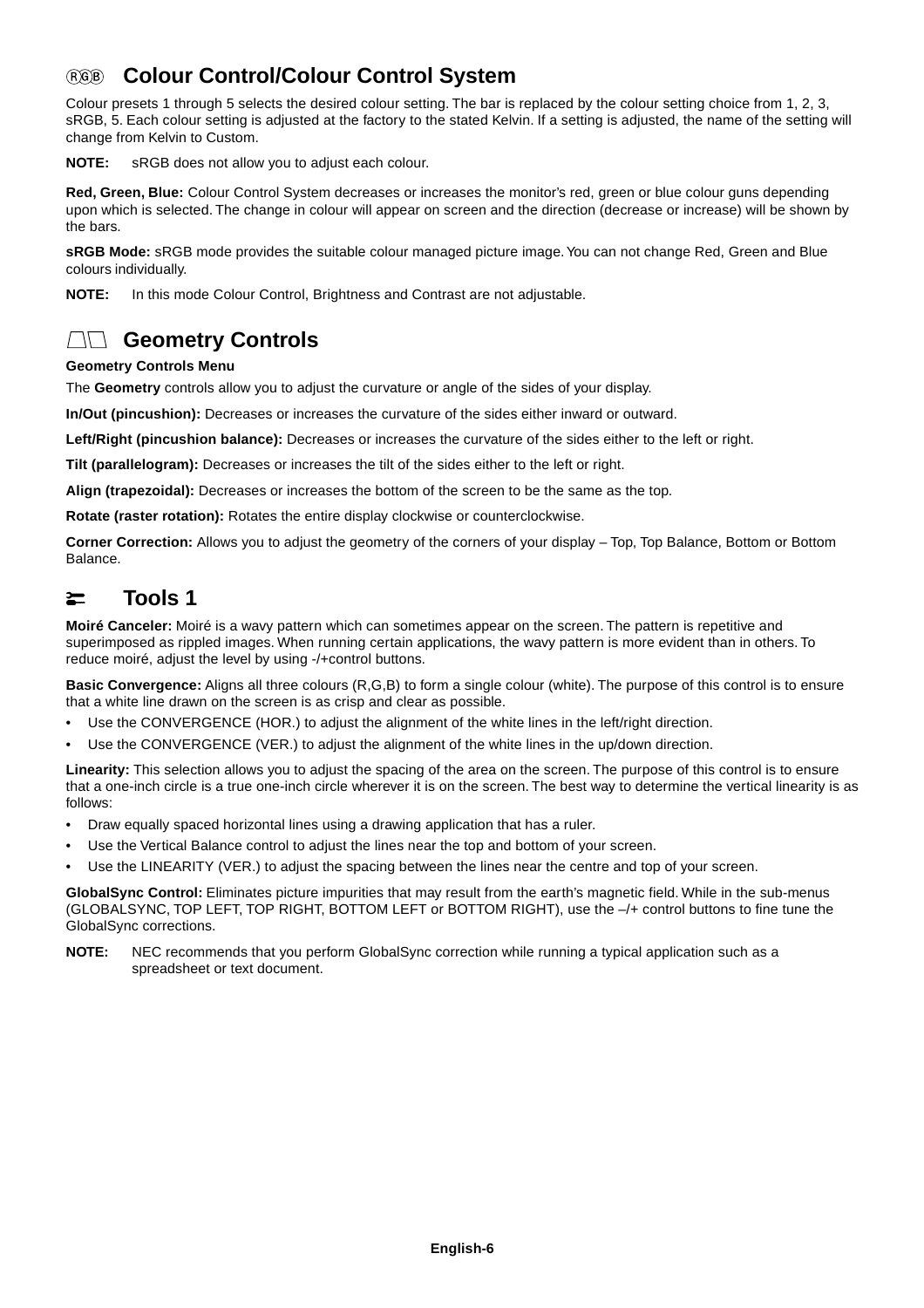#### $\equiv$ **Tools 2**

**Language:** OSM controls menus are available in six languages.

**OSM Position:** You can choose where you would like the OSM controls menu to appear on your screen. Selecting OSM Position allows you to manually adjust the OSM controls menu left, right, up or down.

**OSM Turn Off:** The OSM controls menu will stay on as long as it is in use. In the OSM Turn Off sub-menu, you can select how long the monitor waits after the last touch of a button for the OSM controls menu to disappear. The preset choice is in 5 seconds step between 5–120 seconds.

**OSM Lock Out:** This control completely locks out access to all OSM controls functions except Brightness and Contrast. When attempting to activate OSM controls while in the lock out mode, a screen will appear indicating that OSM controls are locked out. To activate the OSM Lock Out function, press SELECT, then press + and hold down simultaneously. To deactivate the OSM Lock Out, press SELECT, then press + and hold down simultaneously.

#### **IPM System Off Mode:**

Enable: The IPM System works normally and all stages of energy savings are utilised.

Disable: The Off Mode of the IPM System is not used.

- **NOTE:** For standard systems and graphics boards, keep the factory setting at ENABLE.
- **NOTE:** Don't keep the MultiSync monitor on when 'No Signal' is applied. This could cause image burn in on the screen due to the 'No Signal' message being displayed.

**EdgeLock Control:** Operating your monitor at a non-standard timing may cause images to appear darker than normal or have colour distortion. Use of the EdgeLock control will adjust images to their normal state.

**Hot Key:** This selection allows you to use  $\blacktriangleleft$  /  $\blacktriangleright$  as brightness control and  $-\prime$ + as contrast control.

**Factory Preset:** Selecting Factory Preset allows you a reset most OSM control settings back to the factory settings. A warning statement will appear to confirm that you do want to reset ALL settings. Individual settings can be reset by highlighting the control to be reset and pressing the **RESET** button.

#### **Information**  $\bullet$

**Display Mode:** Indicates the current mode and frequency setting of the monitor.

**Monitor Info:** Indicates the model and serial numbers of your monitor.

**Refresh Notifier:** A message will advise you if the refresh rate of the signal being applied to the monitor by the computer is too low. For further information, please refer to your display card or system manual.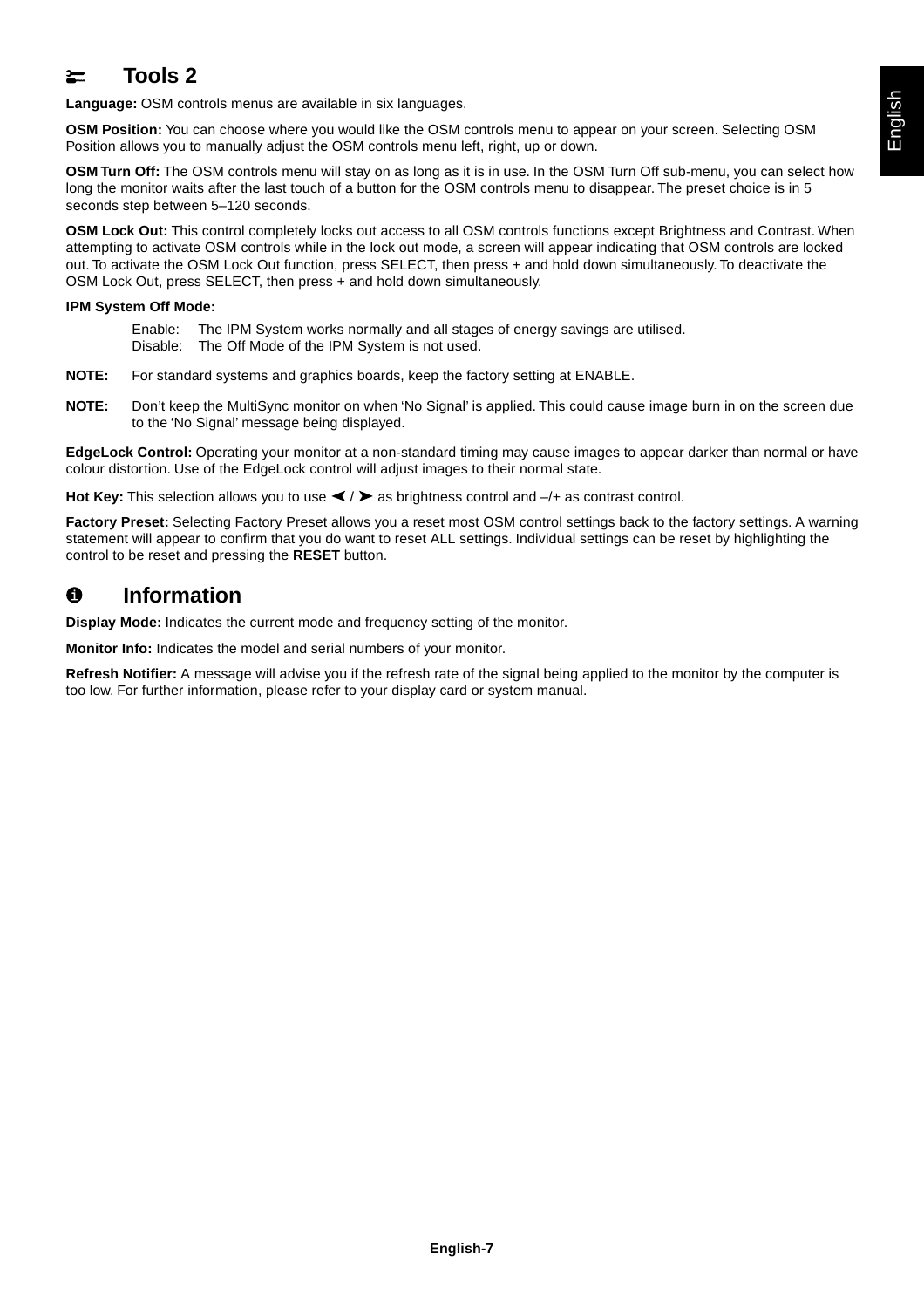#### **Safety Precautions and Maintenance**



FOR OPTIMUM PERFORMANCE, PLEASE NOTE THE FOLLOWING WHEN SETTING UP AND USING THE MULTISYNC FE2111<sup>SB</sup> COLOUR MONITOR:



- **• DO NOT OPEN THE MONITOR.** There are no user serviceable parts inside and opening or removing covers may expose you to dangerous shock hazards or other risks. Refer all servicing to qualified service personnel.
- Do not spill any liquids into the cabinet or use your monitor near water.
- Do not insert objects of any kind into the cabinet slots, as they may touch dangerous voltage points,which can be harmful or fatal or may cause electric shock,fire or equipment failure.
- Do not place any heavy objects on the power cord. Damage to the cord may cause shock or fire.
- Do not place this product on a sloping or unstable cart, stand or table, as the monitor may fall, causing serious damage to the monitor.
- Keep the monitor away from high capacity transformers, electric motors and other devices such as external speakers or fans, which may create strong magnetic fields.
- If possible, position the monitor so that it is facing the east to minimise the effects of the earth's magnetic field.
- Changing the direction of the monitor while it is powered on may cause image discolouration. To correct this, turn the monitor off for 20 minutes before powering it back on.
- When operating the MultiSync FE2111<sup>SB</sup> with its AC 100-120/220-240V worldwide power supply, use a power supply cord that matches the power supply voltage of the AC power outlet being used. The power supply cord you use must have been approved by and comply with the safety standards of your country. (Type H05VV-F 3G 0.7 mm<sup>2</sup> should be used in Europe)
- In UK, use a BS-approved power cord with molded plug having a black (5A) fuse installed for use with this monitor. If a power cord is not supplied with this monitor, please contact your supplier.

Immediately unplug your monitor from the wall outlet and refer servicing to qualified service personnel under the following conditions:

- **•** When the power supply cord or plug is damaged.
- If liquid has been spilled, or objects have fallen into the monitor.
- If the monitor has been exposed to rain or water.
- If the monitor has been dropped or the cabinet damaged.
- If the monitor does not operate normally by following operating instructions.



- **•** Allow adequate ventilation around the monitor so that heat can properly dissipate. Do not block ventilated openings or place the monitor near a radiator or other heat sources. Do not put anything on top of monitor.
- The power cable connector is the primary means of detaching the system from the power supply. The monitor should be installed close to a power outlet which is easily accessible.
- Handle with care when transporting. Save packaging for transporting.



CORRECT PLACEMENT AND ADJUSTMENT OF THE MONITOR CAN REDUCE EYE, SHOULDER AND NECK FATIGUE. CHECK THE FOLLOWING WHEN YOU POSITION THE MONITOR:



- **•** Adjust the monitor height so that the top of the screen is at or slightly below eye level. Your eyes should look slightly downward when viewing the middle of the screen.
- Position your monitor no closer than 40 cm and no further away than 70 cm from your eyes. The optimal distance is 60 cm.
- Rest your eyes periodically by focusing on an object at least 6 m away. Blink often.
- Position the monitor at a 90° angle to windows and other light sources to minimise glare and reflections. Adjust the monitor tilt so that ceiling lights do not reflect on your screen.
- If reflected light makes it hard for you to see your screen, use an anti-glare filter.

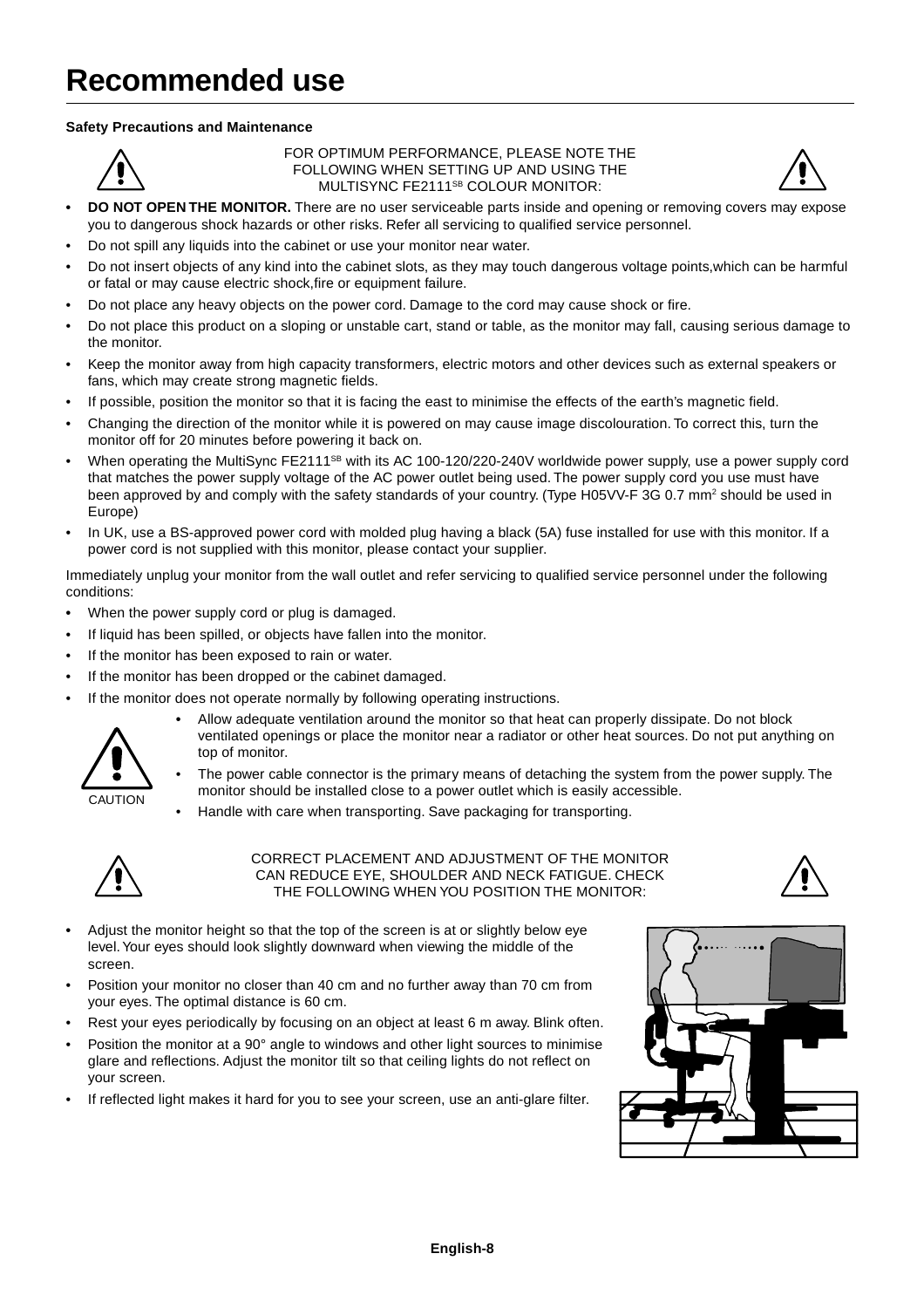• Clean your monitor

A special coating is provided on the glass (CRT) surface of this monitor to reduce a reflection and static electricity on the glass surface.

Due to the delicate coating on the glass surface, use a lint-free, nonabrasive cloth (cotton or equivalent) and a non-alcohol, neutral, nonabrasive cleaning solution to minimise dust. If the screen requires more than a light cleaning, apply water or soften neutral detergent with much water directly to a soft cloth and use it upon wringing water, to clean the glass surface. CAUTION: The following agents will cause damage to the CRT when cleaning the glass surface: Benzene, thinner, acid/ alkaline detergent, alcohol deter-gent, detergent with abrasive powder, detergent with antistatic agent, detergent for cleaning.

- Adjust the monitor's brightness and contrast controls to enhance readability.
- Use a document holder placed close to the screen.
- Position whatever you are looking at most of the time (the screen or reference material) directly in front of you to minimise turning your head while you are typing.
- Get regular eye checkups.

#### **Ergonomics**

To realise the maximum ergonomics benefits,we recommend the following:

- **•** Adjust the Brightness until the background raster disappears
- Do not position the Contrast control to its maximum setting
- Use the preset Size and Position controls with standard signals
- Use the preset Colour Setting and Sides Left/Right controls
- Use non-interlaced signals with a vertical refresh rate between 75-160Hz
- Do not use primary colour blue on a dark background, as it is difficult to see and may produce eye fatigue due to insufficient contrast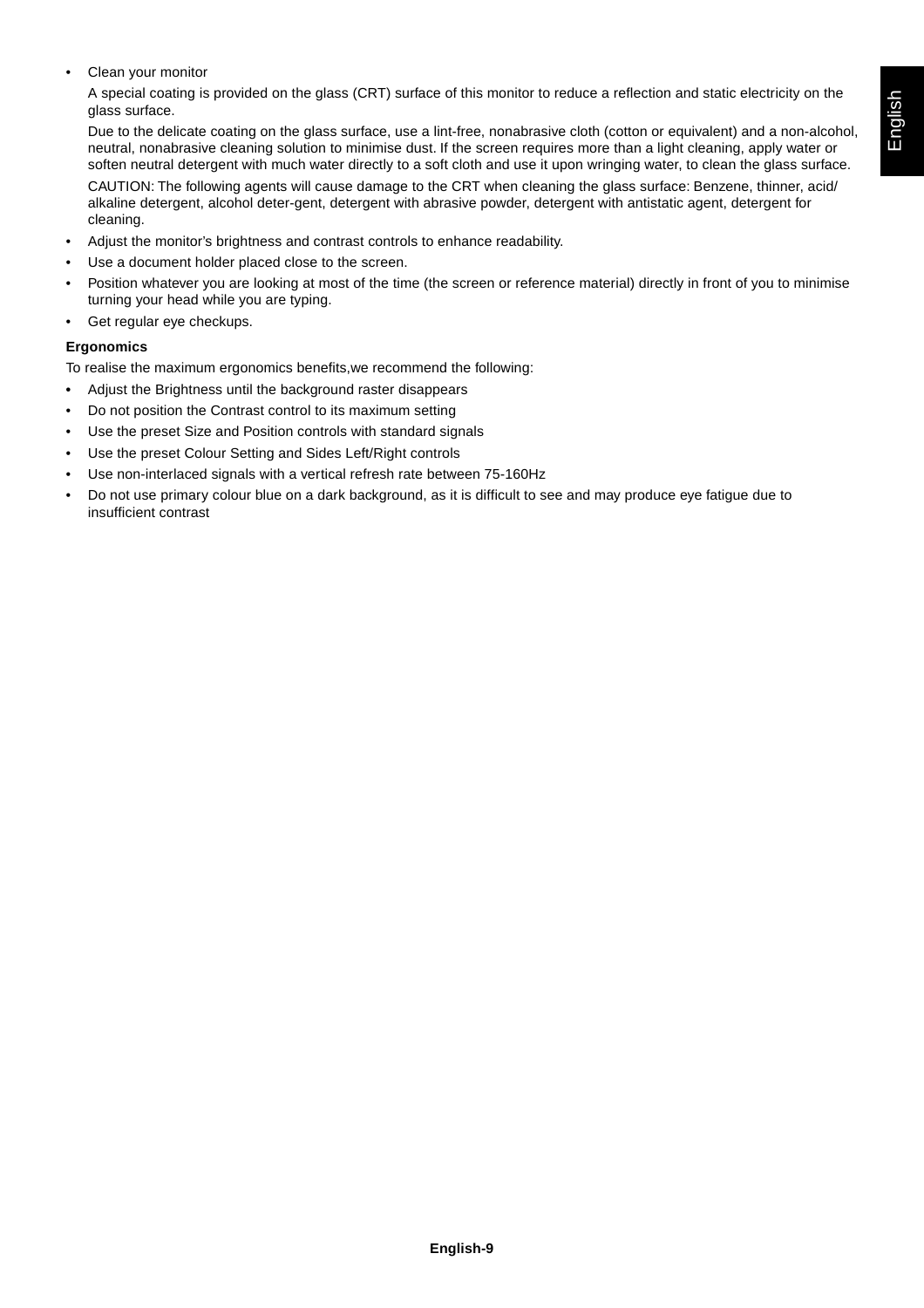# **Specifications**

| <b>Monitor Specifications</b>                                                                                                       | MultiSync FE2111 <sup>SB</sup> Monitor                                                                                                                                                                                                                           | <b>Notes</b>                                                                                                                                                        |
|-------------------------------------------------------------------------------------------------------------------------------------|------------------------------------------------------------------------------------------------------------------------------------------------------------------------------------------------------------------------------------------------------------------|---------------------------------------------------------------------------------------------------------------------------------------------------------------------|
| Picture Tube<br>Viewable Image Size:<br>Radius:                                                                                     | Diagonal: 22 inch/550 mm<br>20 inch/508 mm<br>50000 mm                                                                                                                                                                                                           | 90° deflection, 0.24 mm grille pitch,<br>medium short persistence phosphor,<br>aperture grille CRT, G-WARAS coating                                                 |
| Input Signal                                                                                                                        | Video: ANALOG 0.7 Vp-p/75 Ohms<br>Sync: Separate sync. TTL Level<br>Horizontal sync. Positive/Negative<br>Vertical sync. Positive/Negative<br>Composite sync. (Negative) (TTL Level)                                                                             |                                                                                                                                                                     |
| <b>Display Colours</b><br>Analog input:                                                                                             | Unlimited number of Colours                                                                                                                                                                                                                                      | Depends on display card used.                                                                                                                                       |
| Horizontal:<br><b>Synchronization Range</b><br>Vertical:                                                                            | 30 kHz to 115 kHz<br>50 Hz to 160 Hz                                                                                                                                                                                                                             | Automatically<br>Automatically                                                                                                                                      |
| <b>Resolutions Supported</b><br>Resolution based on horizontal and<br>vertical frequencies only                                     | 640 x 480 @ 50 to 160 Hz<br>800 x 600 @ 50 to 160 Hz<br>1024 x 768 @ 50 to 138 Hz<br>1280 x 1024 @ 50 to 105 Hz<br>1600 x 1200 @ 50 to 91 Hz<br>1800 x 1350 @ 50 to 81 Hz<br>1800 x 1440 @ 50 to 76 Hz<br>1856 x 1392 @ 50 to 79 Hz<br>1920 x 1440 @ 50 to 76 Hz | Some systems may not support all<br>modes listed.<br>NEC-Mitsubishi Electronics Display cites<br>recommended resolution a 85 Hz for<br>optimal display performance. |
| Active Display Area<br>Horizontal:<br>(Factory Setting)                                                                             | 396 mm/15.6 inches<br>Vertical: 297 mm/11.7 inches                                                                                                                                                                                                               | Dependent upon signal timing used, and<br>does not include border area.                                                                                             |
| Active Display Area (Full Scan)                                                                                                     | 406 mm/16.0 inches<br>304.6 mm/12.0 inches                                                                                                                                                                                                                       | Dependent upon signal timing used, and<br>does not include border area.                                                                                             |
| Power Supply                                                                                                                        | AC 100-120 V/220-240 V, 50/60 Hz                                                                                                                                                                                                                                 |                                                                                                                                                                     |
| <b>Current Rating</b>                                                                                                               | 1.25A @ 100-120 V / 0.6A @ 220-240 V                                                                                                                                                                                                                             |                                                                                                                                                                     |
| <b>Dimensions</b>                                                                                                                   | 495 mm (W) x 484.5 mm (H) x 471 mm (D)<br>19.5 inches (W) x 19.1 inches (H) x 18.5 inches (D)                                                                                                                                                                    |                                                                                                                                                                     |
| Weight                                                                                                                              | 29.0 kg<br>64.0 lbs                                                                                                                                                                                                                                              |                                                                                                                                                                     |
| <b>Environmental Considerations</b><br><b>Operating Temperature:</b><br>Humidity:<br>Altitude:<br>Storage Temperature:<br>Humidity: | +5°C to +35°C/+41°F to +90°F<br>10% to 90%<br>0 m (0 ft) $\sim$ 3,000 m (10,000 ft)<br>-20°C to +60°C/-4°F to +140°F<br>10% to 90%<br>Altitude: 0 m (0 ft) $\sim$ 15,000 m (50,000 ft)                                                                           |                                                                                                                                                                     |

**NOTE:** Technical specifications are subject to change without notice.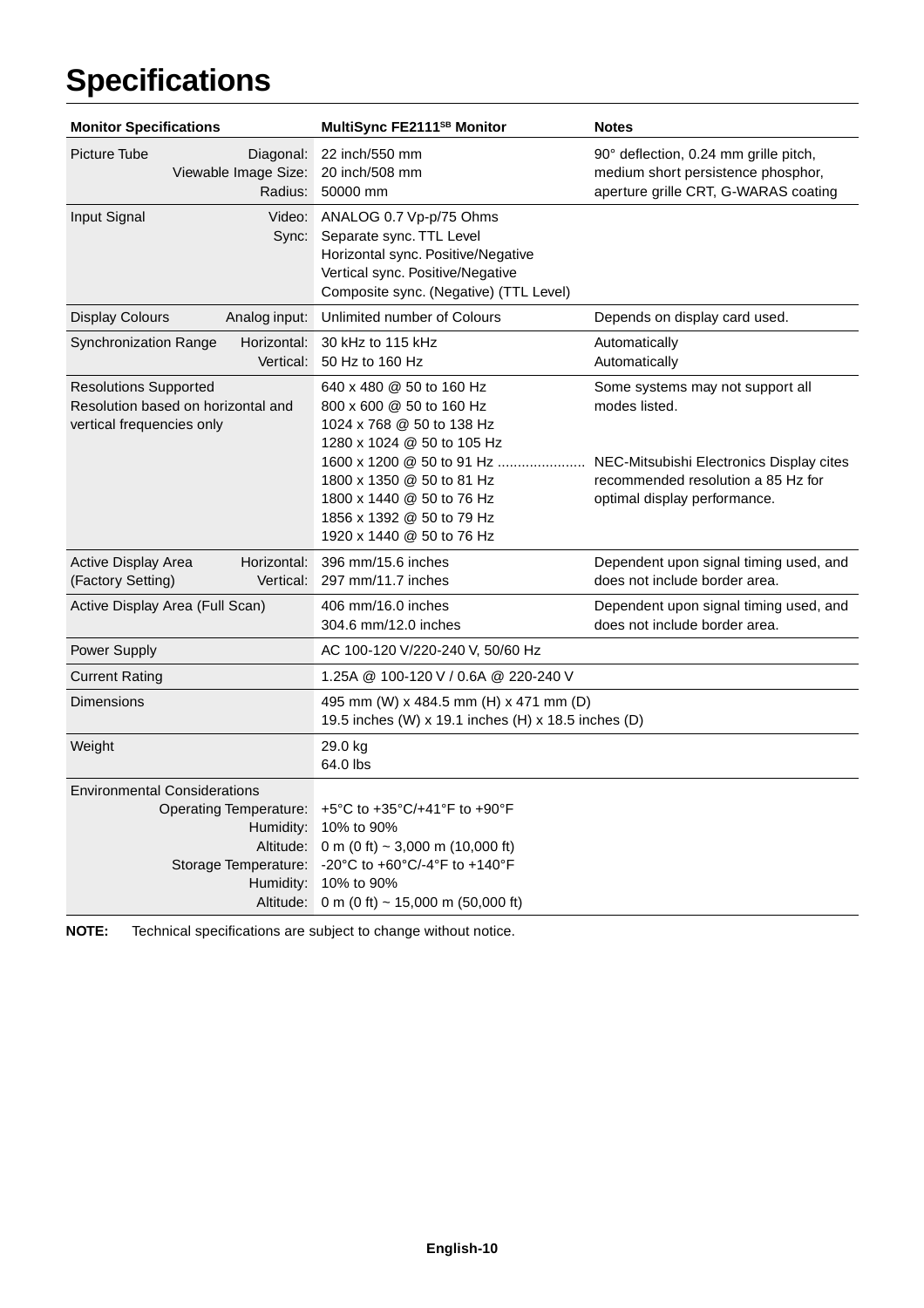### **Features**

**Flat Aperture Grille CRT:** Delivers an unparalleled viewing experience with a virtually flat image, eliminating distortion and reducing glare so that what you see on-screen is what you get on your printed output. The striped phosphor alignment of the CRT delivers superior vertical definition with improved bright-ness for more uniform image contrast.

**OptiClear Screen Surface:** Reduces reflection and glare and increases contrast without sacrificing focus level, clarity or brightness. Along with the flat square technology CRT, a high contrast screen with 0.24 mm grille pitch delivers crisp, clean text and graphics.

**Dual Dynamic Beam Focus:** Provides precise, continuous focus adjustments of the electron beams and optimum image quality, even to the far edges of the screen.

**Colour Control System:** Allows you to change between five colour settings on your display to match your personal preference.

**OSM (On-Screen Manager) Controls:** Allows you to quickly and easily adjust all elements of your screen image via simple to use on-screen menus.

**ErgoDesign Features:** Enhances human ergonomics to improve the working environment, protect the health of the user and save money. Examples include OSM controls for quick and easy image adjustments, tilt/swivel base for pre-ferred angle of vision and compliance with MPRII guidelines for lower emissions.

**Plug and Play:** The Microsoft® solution with the Windows® 95/98/2000/Me/XP operating system facilitates setup and installation by allowing the monitor to send its capabilities (such as screen size and resolutions supported) directly to your computer, automatically optimizing display performance.

**IPM (Intelligent Power Manager) System:** Provides innovative power-saving methods that allow the monitor to shift to a lower power consumption level when on but not in use, saving two-thirds of your monitor energy costs, reducing emissions and lowering the air conditioning costs of the workplace.

**Reduced Magnetic Field Technology:** Reduces magnetic and alternating electric field emissions and static electricity, addressing ergonomic concerns regarding potential risks from extended computer monitor use.

**Multiple Frequency Technology:** Automatically adjusts monitor to the display card's scanning frequency, thus displaying the resolution required.

**FullScan Capability:** Allows you to use the entire screen area in most resolutions, significantly expanding image size.

**GlobalSync /Corner Purity Control:** NEC 's unique design automatically eliminates picture impurities that may result from stray magnetic fields (including the earth 's permanent magnets,etc.) and now allows you to easily adjust impurities in the four corners of your monitor.

**Convergence Control:** Allows you to adjust the horizontal and vertical convergence ensure that a white line drawn on the screen is as crisp and clear as possible.

**Auto Adjust:** Allows you to easily and quickly adjust and position for Non-preset timming.

**GTF Auto Adjust:** Automatically adjust horizontal and vertical size and position settings according to GTF standard with the signal timing which Auto Adjust is not available.

**Constant Brightness:** Sustains the brightness and screen colour levels consistently over the normal life of the monitor.

**SB (Super Brightness) Mode:** Provides the screen brightness suitable for the screen images displayed.

**Super Bright Mode OFF:** for text based images (normal use) **Super Bright Mode-1 ON:** for images **Super bright Mode-2 ON:** for moving image such as DVD movies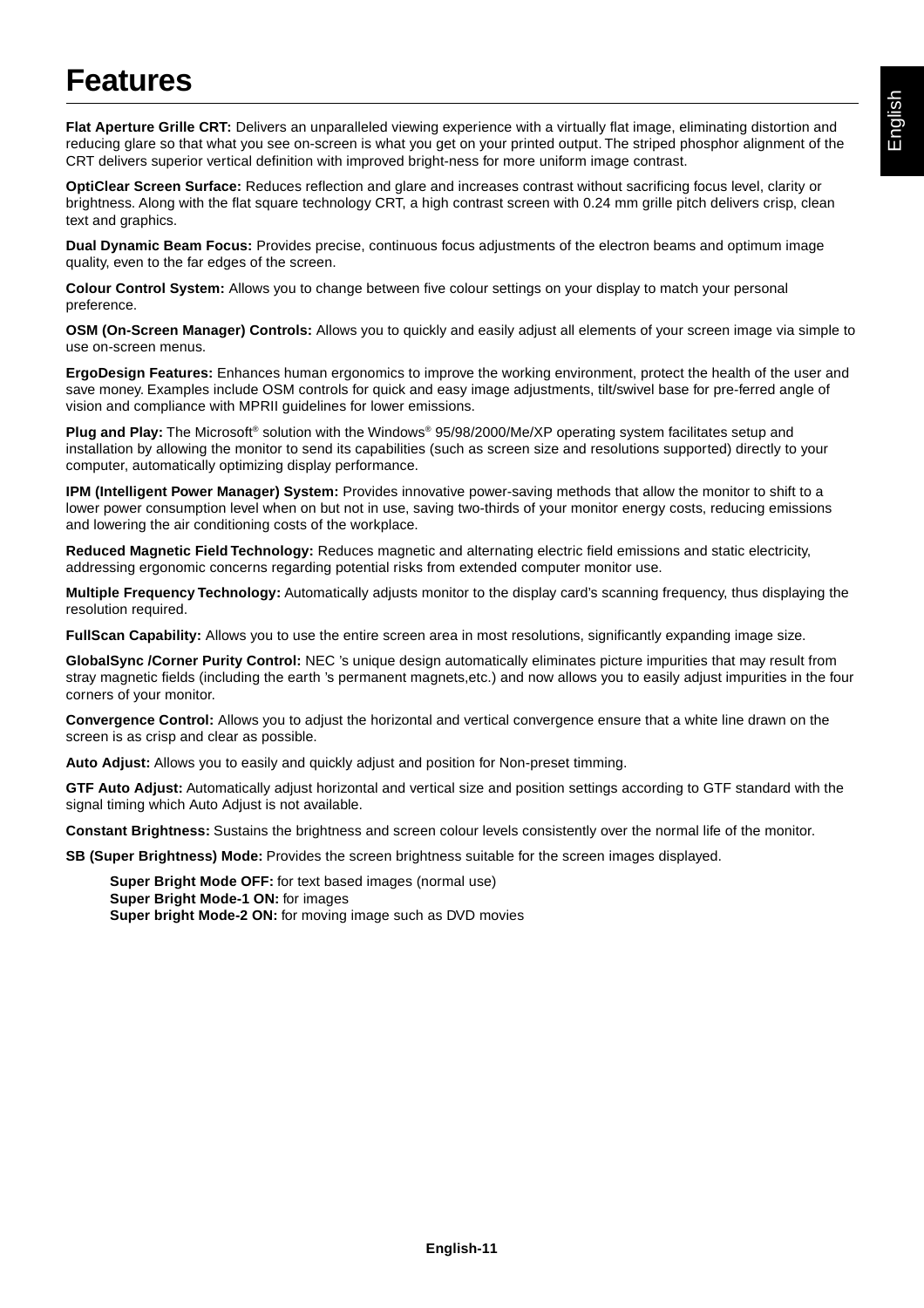#### **No picture**

- Display card should be completely seated in its slot.
- Power Button and computer power switch should be in the ON position.
- Signal cable should be completely connected to display card/computer.
- Check connector for bent or pushed-in pins.

#### **Image is scrolling or unstable**

- Signal cable should be completely attached to the computer.
- Check pin assignments and signal timings of the monitor and your display card with respect to recommended timings and pin assignments.
- If the Macintosh cable adapter is used, check for proper connection or make sure the display card is Macintosh compatible and that the card is properly seated in the computer.

#### **LED on monitor is not lit (no green or orange colour can be seen)**

• Power Switch should be in the ON position and power cord should be connected.

#### **Picture is fuzzy or colour looks blotchy**

- If the picture is fuzzy, adjust the Moiré Canceler control. If the colour looks blotchy, adjust the Brightness, Contrast or GlobalSync controls, or use the EdgeLock control to change modes.
- Access the Degauss Control through OSM controls. Activate the Degauss Control.

**CAUTION:** A minimum interval of 20 minutes should elapse before the Degauss Control is used a second time when not switching between modes.

#### **Picture bounces or a wavy pattern is present in the picture**

• Move electrical devices that may be causing electrical interference away from the monitor.

#### **Edges of the display image are not square**

- Use the OSM Geometry Controls to straighten the edges.
- If possible, position the front of the monitor facing east.

#### **Display image is not centered, too small, or too large**

• Use the OSM Size and Position Controls to adjust the image.

#### **Thin horizontal lines appear on your screen**

• Thin horizontal lines are normal for an aperture grille CRT and are not a malfunction. These are shadows from the damper wires used to stabilize the aperture grille and are most noticeable when the screen's background is light (usually white).

#### **Black vertical lines are visible on the screen**

- Thin vertical black lines on one or both sides of the screen. This minor condition is caused by grille element overlap which can occur during shipping.
- Position an open white window over the affected area of the screen and maximize the brightness and contrast controls. This will cause localized heating of the overlap which will clear in a few minutes. Be sure to readjust the brightness and contrast controls back to the normal viewing level after this procedure.

#### **Attention message displayed**

- Check the inputted signal.
- **NOTE:** The attention message may display when power on the MultiSync monitor. In case that the attention message disappear after in a little while, there is no problem at the inputted signal.

#### **Self check function**

- Press any control button on the front of monitor when you see a problem on the screen.
- In case that all R, G and B colours are seen in the diagnosis message, the MultiSync monitor has no problem. In case that some colour is lack in the message, the MultiSync monitor has a problem. Contact NEC Customer Service.
- In case that no diagnosis message displayed with LED lit in green, power off the computer.
- Check the signal cable and computer in case that the diagnosis message displayed.
- Contact NEC Customer Service in case that the diagnosis message still does not display.
- In case that no diagnosis message displayed with LED lit in orange.
- Check the signal cable and computer.
- Move the mouse or press any key on the keyboard.
- In case that no diagnosis message displayed with LED lit in green and orange.
- Contact NEC Customer Service.

# FH D 24.8KHz<br>FV D 43.0Hz **PLEASE CHANGE**<br>SIGNAL TIMING

**ATTENTION** SIGNAL FREQUEN



#### **English-12**